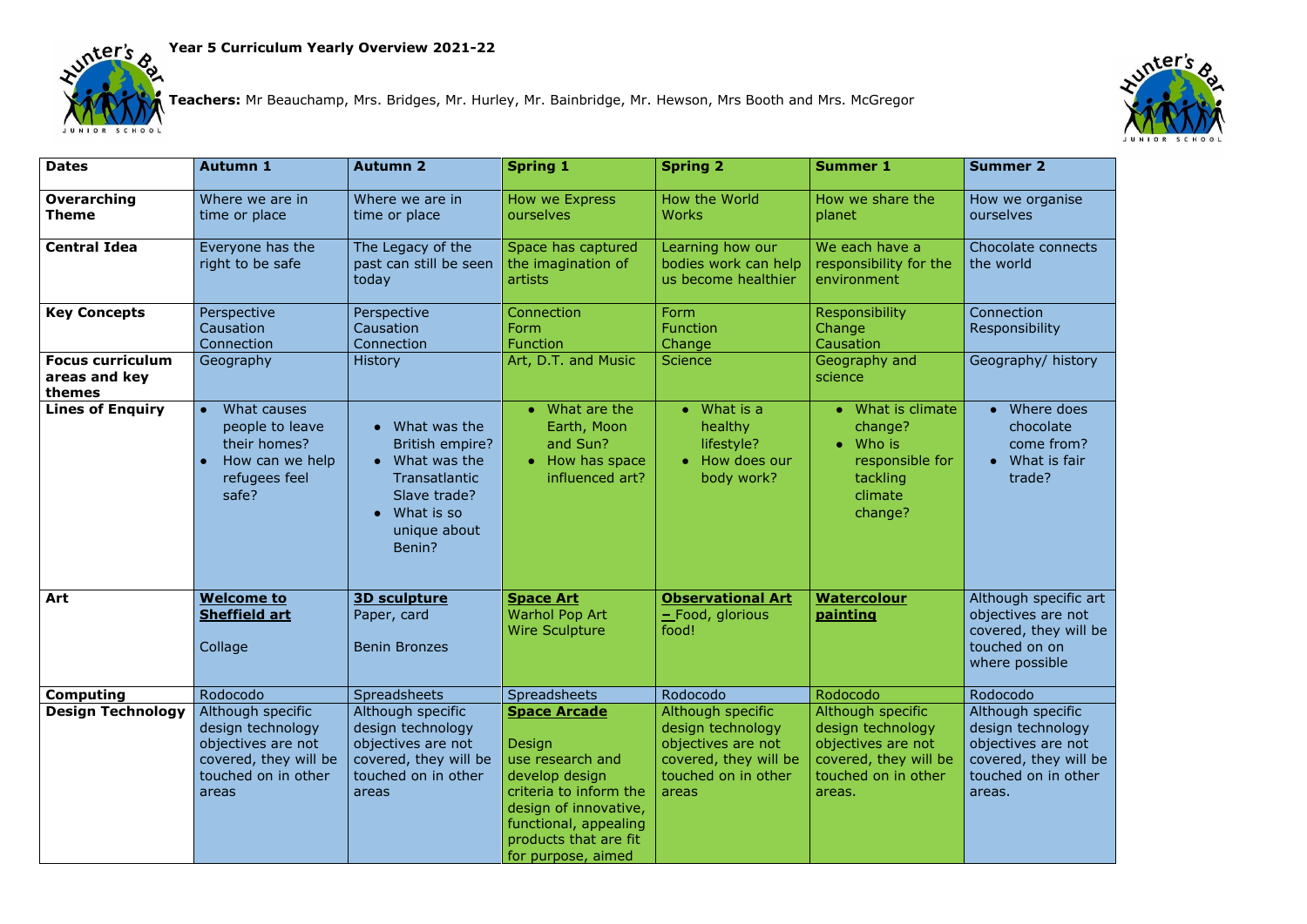|  | at particular               |  |
|--|-----------------------------|--|
|  | individuals or groups       |  |
|  | ♣ generate, develop,        |  |
|  |                             |  |
|  | model and                   |  |
|  | communicate their           |  |
|  | ideas through               |  |
|  | discussion, annotated       |  |
|  |                             |  |
|  | sketches, cross-            |  |
|  | sectional and exploded      |  |
|  | diagrams, prototypes,       |  |
|  | pattern pieces and          |  |
|  | computer-aided design       |  |
|  |                             |  |
|  | <b>Make</b>                 |  |
|  | ♣ select from and use a     |  |
|  | wider range of tools and    |  |
|  | equipment to perform        |  |
|  | practical tasks [for        |  |
|  |                             |  |
|  | example, cutting,           |  |
|  | shaping, joining and        |  |
|  | finishing], accurately      |  |
|  | ♣ select from and use a     |  |
|  | wider range of materials    |  |
|  | and components,             |  |
|  |                             |  |
|  | including construction      |  |
|  | materials, textiles and     |  |
|  | ingredients, according      |  |
|  | to their functional         |  |
|  | properties and aesthetic    |  |
|  | qualities                   |  |
|  |                             |  |
|  | Evaluate                    |  |
|  | <b>◆</b> investigate and    |  |
|  | analyse a range of          |  |
|  | existing products           |  |
|  | ♣ evaluate their ideas      |  |
|  |                             |  |
|  | and products against        |  |
|  | their own design criteria   |  |
|  | and consider the views      |  |
|  | of others to improve        |  |
|  | their work                  |  |
|  | <b>◆ understand how key</b> |  |
|  | events and individuals      |  |
|  |                             |  |
|  | in design and               |  |
|  | technology have helped      |  |
|  | shape the world             |  |
|  | <b>Technical knowledge</b>  |  |
|  | $\triangle$ apply their     |  |
|  |                             |  |
|  | understanding of how to     |  |
|  | strengthen, stiffen and     |  |
|  | reinforce more complex      |  |
|  | structures                  |  |
|  | ♣ understand and use        |  |
|  |                             |  |
|  | mechanical systems in       |  |
|  | their products [for         |  |
|  | example, gears, pulleys,    |  |
|  |                             |  |

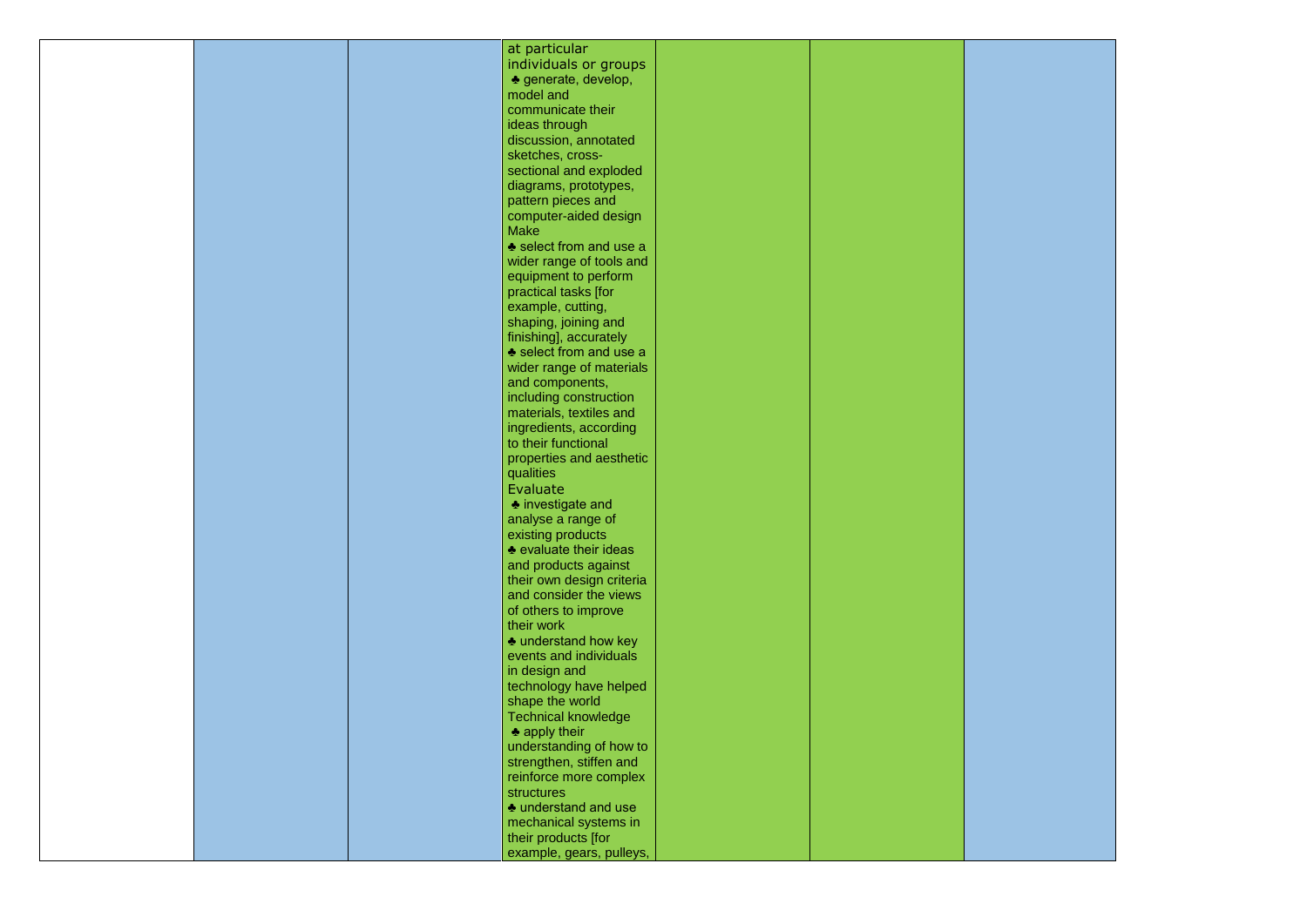|           |                                                                                                                                                                                                                                                                                                                                                                   |                                                                                                             | cams, levers and<br>linkages]                                                                               |                                                                                                             |                                                                                                                                                                                                                                                                                                                                                                                                                                                                                                                                                                                                                                 |                                                                                                                                                                                                                                                                                                                                                                                                        |
|-----------|-------------------------------------------------------------------------------------------------------------------------------------------------------------------------------------------------------------------------------------------------------------------------------------------------------------------------------------------------------------------|-------------------------------------------------------------------------------------------------------------|-------------------------------------------------------------------------------------------------------------|-------------------------------------------------------------------------------------------------------------|---------------------------------------------------------------------------------------------------------------------------------------------------------------------------------------------------------------------------------------------------------------------------------------------------------------------------------------------------------------------------------------------------------------------------------------------------------------------------------------------------------------------------------------------------------------------------------------------------------------------------------|--------------------------------------------------------------------------------------------------------------------------------------------------------------------------------------------------------------------------------------------------------------------------------------------------------------------------------------------------------------------------------------------------------|
| Geography | <b>Migration and</b><br><b>Asylum</b><br>• human geography,<br>including:<br>settlements, land<br>use, economic<br>activity including<br>trade links and the<br>distribution of<br>natural resources<br>including energy,<br>food, minerals and<br>water supplies.<br>Use a range of<br>geographical sources<br>in order to<br>investigate places<br>and patterns | Although specific<br>geography objectives<br>are not covered,<br>they will be touched<br>on in other areas. | Although specific<br>geography objectives<br>are not covered,<br>they will be touched<br>on in other areas. | Although specific<br>geography objectives<br>are not covered,<br>they will be touched<br>on in other areas. | • Locate the<br>geographic zones of<br>the world.<br>• Locate the world's<br>countries, with a<br>focus on Europe and<br>countries of<br>particular interest to<br>pupils.<br>• Describe and<br>understand key<br>aspects of: physical<br>geography,<br>including: climate<br>zones, biomes and<br>vegetation belts,<br>rivers, mountains,<br><b>Skills</b><br>Describe features of<br>country/geographical<br>area based on their<br>position on the globe<br>(proximity to<br>Equator,<br>hemisphere,<br>continent,<br>surrounding<br>countries)<br>Use eight points of<br>the compass.<br>Use six-figure grid<br>references. | Loc<br>geo<br>the<br>$\bullet$ L<br>COL<br>foc<br>COL<br>par<br>pu<br>Un <sub>0</sub><br>ged<br>sim<br>diff<br>the<br>hui<br>ged<br>reg<br>No<br>Am<br>$\bullet$ D<br><b>und</b><br>asp<br>geo<br>inc<br>zor<br>veg<br>riv<br>$\bullet$ U<br>ged<br>sim<br>diff<br>the<br>and<br>ged<br>reg<br>Uni<br>(di<br>tau<br>$1$ ).<br>Un <sub>0</sub><br>geo<br>sim<br>diff<br>the<br>and<br>ged<br>reg<br>Eur |

cate the ographic zones of  $\overline{\text{word}}$ . ocate the world's untries, with a cus on Europe and untries of rticular interest to pils. derstand ographical nilarities and ferences through e study of the man and physical ography of a gion or area within rth or South nerica. bescribe and derstand key pects of: physical .<br>ography, cluding: climate nes, biomes and getation belts, ers, mountains, **Jnderstand** ographical nilarities and ferences through  $t$  study of human d physical ography of a gion or area of the **united Kingdom** ifferent from that ught at Key Stage derstand ographical nilarities and ferences through  $\frac{1}{2}$  study of human  $d$  physical ography of a

gion or area in a ropean country.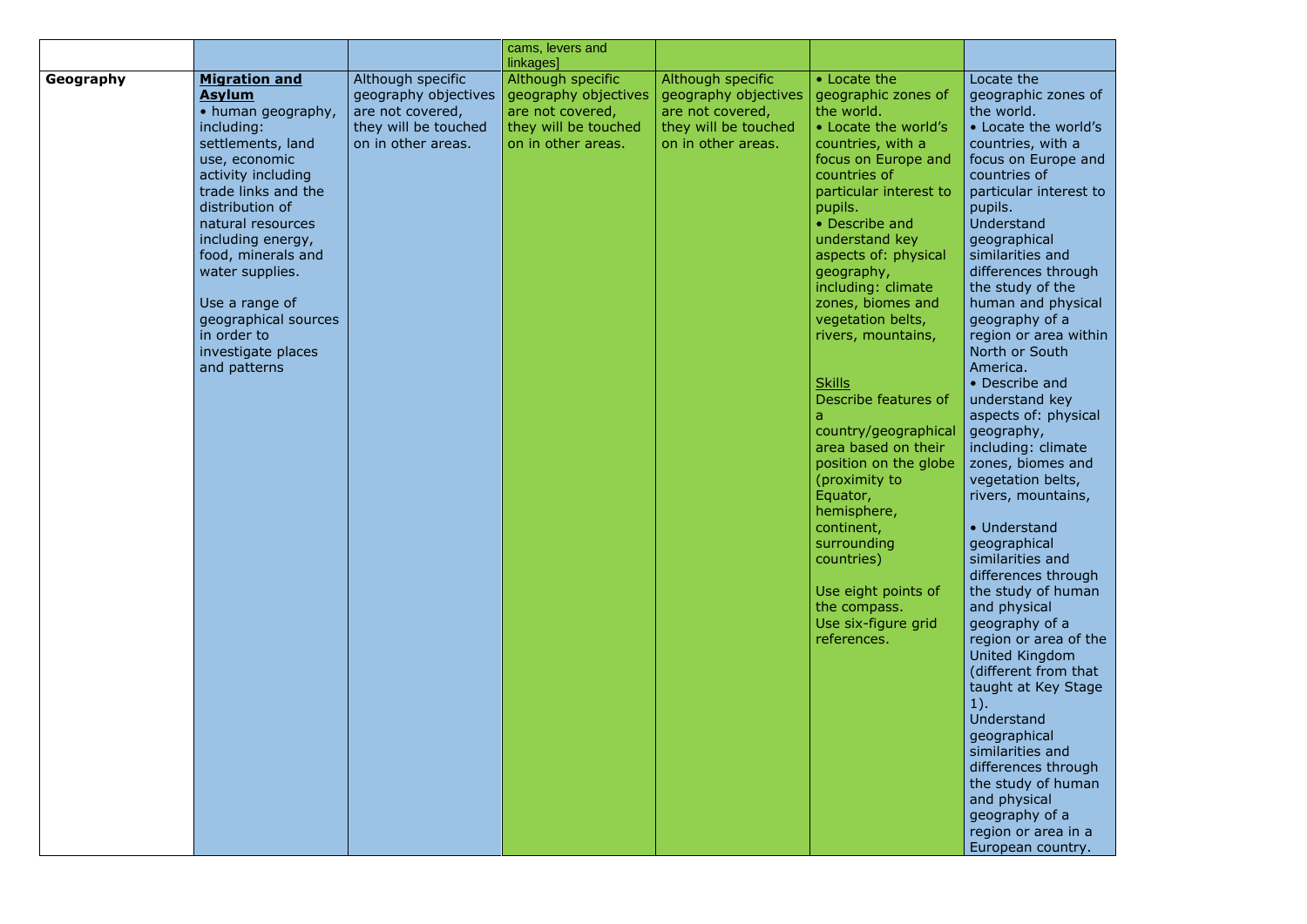| <b>History</b> | Although skills are<br>not specifically<br>addressed, we will<br>be covering historical<br>content linked to<br>how the world has<br>changed over the<br>past century.                                                                                                                                                                                                                                                                                                                                                                                                           | <b>The Slave Trade.</b><br>A study of a theme<br>in British history:<br>The transatlantic<br>slave trade<br>A non European<br>society that<br>contrasts with British<br>History - Benin                                                                                                                        | Although skills are<br>not specifically<br>addressed, we will<br>be covering historical<br>content linked to the<br>history of space<br>exploration.                                                                                                                                                               | Although skills are<br>not specifically<br>addressed, we will<br>be covering historical<br>content linked to<br>how the world has<br>changed over the<br>past century.                                                                                                                                        | Although skills are<br>not specifically<br>addressed, we will<br>be covering historical<br>content linked to<br>trade                                                                                                                                                                                                                                                                                                                                                                                                                                                                                                   | Alt<br>not<br>ado<br>be<br>his<br>link<br><b>WO</b><br><b>OV6</b><br>cer                                                 |
|----------------|----------------------------------------------------------------------------------------------------------------------------------------------------------------------------------------------------------------------------------------------------------------------------------------------------------------------------------------------------------------------------------------------------------------------------------------------------------------------------------------------------------------------------------------------------------------------------------|----------------------------------------------------------------------------------------------------------------------------------------------------------------------------------------------------------------------------------------------------------------------------------------------------------------|--------------------------------------------------------------------------------------------------------------------------------------------------------------------------------------------------------------------------------------------------------------------------------------------------------------------|---------------------------------------------------------------------------------------------------------------------------------------------------------------------------------------------------------------------------------------------------------------------------------------------------------------|-------------------------------------------------------------------------------------------------------------------------------------------------------------------------------------------------------------------------------------------------------------------------------------------------------------------------------------------------------------------------------------------------------------------------------------------------------------------------------------------------------------------------------------------------------------------------------------------------------------------------|--------------------------------------------------------------------------------------------------------------------------|
| <b>Maths</b>   | Numbers up to<br>1,000,000<br>Add and subtract<br>whole numbers with<br>more than 4 digits,<br>including using<br>formal written<br>methods (columnar<br>addition and<br>subtraction).<br>Add and subtract<br>numbers mentally<br>with increasingly<br>large numbers<br>(example, 12,462 -<br>$2300 = 10,162$ .<br>Solve addition and<br>subtraction multi<br>step problems in<br>contexts, deciding<br>which operations and<br>methods to use and<br>why.<br>Read, write, order<br>and compare<br>numbers to at least<br>1,000,000 and<br>determine the value<br>of each digit. | Identify multiples<br>and factors,<br>including finding all<br>factor pairs of a<br>number, and<br>common factors of<br>two numbers.<br>Multiply numbers up<br>to 4 digits by a one-<br>or two digit number<br>using a formal<br>written method,<br>including long<br>multiplication for two<br>digit numbers. | Measure and<br>calculate the<br>perimeter of<br>composite rectilinear<br>shapes in<br>centimetres and<br>metres.<br>Calculate and<br>compare the area of<br>rectangles (including<br>squares), and<br>including using<br>standard units,<br>square centimetres<br>(cm <sup>2</sup> ) and square<br>metres $(m2)$ . | Multiply and divide<br>whole numbers and<br>those involving<br>decimals by 10, 100<br>and 1000.<br>Convert between<br>different units of<br>metric measure (for<br>example, kilometre<br>and metre;<br>centimetre and<br>metre; centimetre<br>and millimetre; gram<br>and kilogram; litre<br>and millilitre). | Read and write<br>decimal numbers as<br>fractions [for<br>example, $0.71 =$<br>71/100<br>Recognise and use<br>thousandths and<br>relate them to<br>tenths, hundredths<br>and decimal<br>equivalents.<br>Round decimals with<br>two decimal places<br>to the nearest whole<br>number and to one<br>decimal place.<br>Read, write, order<br>and compare<br>numbers with up to<br>three decimal places.<br>Recognise the per<br>cent symbol (%) and<br>understand that per<br>cent relates to<br>'number of parts per<br>hundred', and write<br>percentages as a<br>fraction with<br>denominator 100,<br>and as a decimal. | Col<br>fra<br>der<br>mu<br>sar<br>Ide<br>wri<br>fra<br>fra<br>vis<br>ten<br>hui<br>Ad<br>fra<br>sar<br>and<br>tha<br>the |

hough skills are  $t$  specifically addressed, we will be covering historical content ked to how the orld has changed er the past  $ntury.$ 

> mpare and order ictions whose nominators are all ultiples of the me number.

entify, name and ite equivalent actions of a given  $\left.$ iction, represented $\,\right|$ sually, including nths and ndredths.

d and subtract ictions with the me denominator d denominators at are multiples of same number.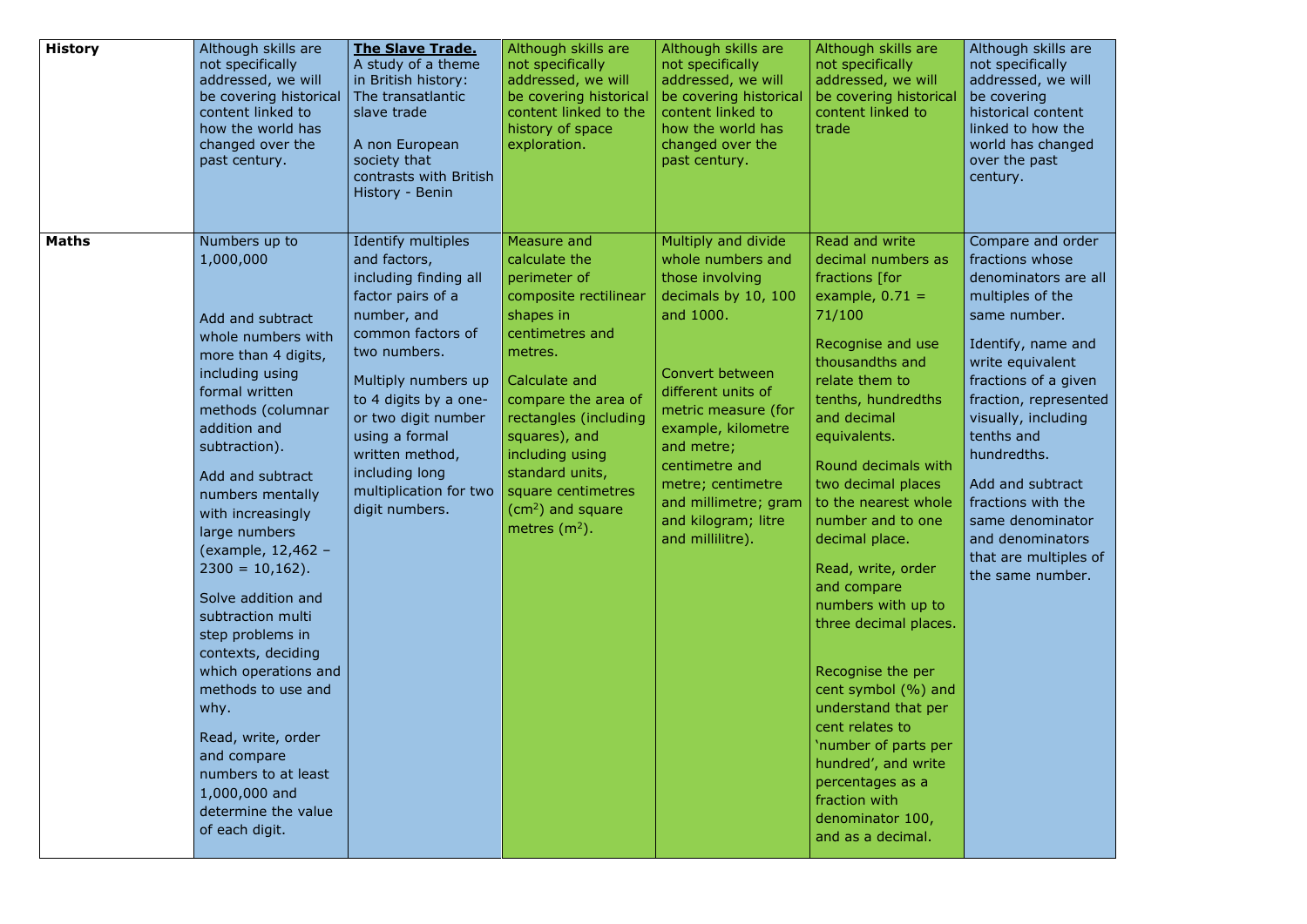Discuss and learn chniques to improve in the eight

areas of 'success'. • Study role models who have achieved ccess. • Study ose who have lost ccess and relate s to the eight eas of 'success'. per Sheffield llabus. here, how and y do people  $v$ rship?

|              | Interpret negative<br>numbers in context,<br>count forwards and<br>backwards with<br>positive and negative<br>whole numbers,<br>including through<br>zero<br>Round any number<br>up to 1,000,000 to<br>the nearest 10, 100,<br>1000, 10 000 and<br>100,000. |                                                                                                                                                                                                                                              |                                                                                                                                                                                                                                                                                      |                                                                                                                                                                                                                                   |                                                                                                                                                                                                                                                                                                                      |                                                                                                                                                                                                          |
|--------------|-------------------------------------------------------------------------------------------------------------------------------------------------------------------------------------------------------------------------------------------------------------|----------------------------------------------------------------------------------------------------------------------------------------------------------------------------------------------------------------------------------------------|--------------------------------------------------------------------------------------------------------------------------------------------------------------------------------------------------------------------------------------------------------------------------------------|-----------------------------------------------------------------------------------------------------------------------------------------------------------------------------------------------------------------------------------|----------------------------------------------------------------------------------------------------------------------------------------------------------------------------------------------------------------------------------------------------------------------------------------------------------------------|----------------------------------------------------------------------------------------------------------------------------------------------------------------------------------------------------------|
| <b>MFL</b>   | French                                                                                                                                                                                                                                                      | French                                                                                                                                                                                                                                       | French                                                                                                                                                                                                                                                                               | French                                                                                                                                                                                                                            | In French                                                                                                                                                                                                                                                                                                            | In French                                                                                                                                                                                                |
| <b>Music</b> | Although specific<br>Music curriculum<br>skills and objectives<br>are not taught<br>during this time<br>the children will<br>continue to be<br>engaged in musical<br>activities and<br>provided with weekly<br>singing practice.                            | Although specific<br>Music curriculum<br>skills and objectives<br>are not taught<br>during this time<br>the children will<br>continue to be<br>engaged in musical<br>activities and<br>provided with weekly<br>singing practice.             | The music of David<br><b>Bowie and Holst</b><br>• Appreciate and<br>understand a wide<br>range of high-quality<br>live and recorded<br>music from different<br>traditions and from<br>great musicians and<br>composers.<br>• Develop an<br>understanding of the<br>history of music. | Although specific<br>Music curriculum<br>skills and objectives<br>are not taught<br>during this time,<br>the children will<br>continue to be<br>engaged in musical<br>activities and<br>provided with weekly<br>singing practice. | <b>Percussion Project</b><br>• Play and perform<br>in solo and ensemble<br>contexts, using voice<br>and playing<br>instruments with<br>increasing accuracy,<br>control and<br>expression.<br>• Improvise and<br>compose music using<br>the inter-related<br>dimensions of music<br>separately and in<br>combination. | <b>Percussi</b><br>• Play and<br>in solo an<br>ensemble<br>using void<br>playing ir<br>with incre<br>accuracy,<br>and expre<br>• Improvi<br>compose<br>using the<br>related di<br>of music<br>and in cor |
| <b>PE</b>    | Physical literacy                                                                                                                                                                                                                                           | Gymnastics                                                                                                                                                                                                                                   | Fencing<br>Physical literacy                                                                                                                                                                                                                                                         | Outdoor and<br>adventurous<br>activities                                                                                                                                                                                          | <b>Cricket</b><br>Physical literacy                                                                                                                                                                                                                                                                                  | <b>Athletics</b>                                                                                                                                                                                         |
| <b>PSHCE</b> | Discuss and learn<br>techniques to<br>regulate our<br>emotions using the<br>Zones of regulation.                                                                                                                                                            | • Discuss and learn<br>techniques to<br>improve in the eight<br>areas of 'success'. •<br>Study role models<br>who have achieved<br>success. • Study<br>those who have lost<br>success and relate<br>this to the eight<br>areas of 'success'. | • Discuss and learn<br>techniques to<br>improve in the eight<br>areas of 'success'.<br>• Study role models<br>who have achieved<br>success. • Study<br>those who have lost<br>success and relate<br>this to the eight<br>areas of 'success'.                                         | Sex and Relationship<br>Education (SRE)                                                                                                                                                                                           | • Discuss and learn<br>techniques to<br>improve in the eight<br>areas of 'success'. •<br>Study role models<br>who have achieved<br>success. • Study<br>those who have lost<br>success and relate<br>this to the eight<br>areas of 'success'.                                                                         | • Discuss<br>technique<br>improve i<br>areas of '<br>Study rol<br>who have<br>success.<br>those whe<br>success a<br>this to the<br>areas of '                                                            |
| <b>RE</b>    | As per Sheffield<br>Syllabus.<br>Where, how and why<br>do people worship?                                                                                                                                                                                   | As per Sheffield<br>Syllabus.                                                                                                                                                                                                                | Although skills are<br>not specifically<br>addressed, we will<br>be covering R.E.                                                                                                                                                                                                    | As per Sheffield<br>Syllabus.<br>How do people's<br>beliefs in God, the<br>World and other's                                                                                                                                      | As per Sheffield<br>Syllabus.<br>What is expected of<br>a person following a                                                                                                                                                                                                                                         | As per Sh<br>Syllabus.<br>Where, h<br>why do p<br>worship?                                                                                                                                               |

## **Project**

Play and perform solo and  $\overline{a}$ semble contexts, ing voice and aying instruments th increasing curacy, control d expression. • Improvise and mpose music ing the interated dimensions music separately d in combination. hletics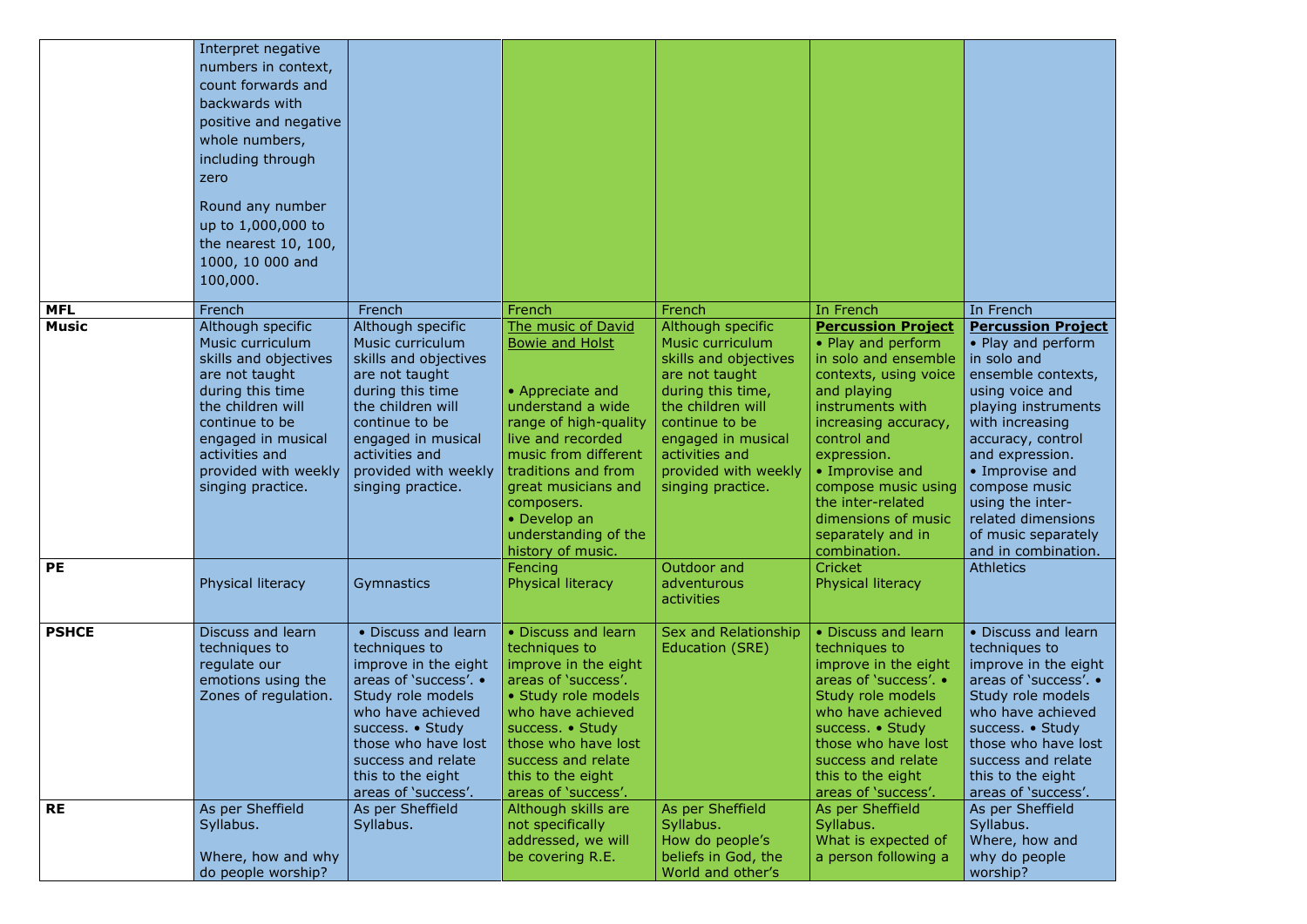| Christianity                                |
|---------------------------------------------|
| <b>Fiction</b>                              |
| Charlie and the<br><b>Chocolate Factory</b> |
|                                             |
|                                             |
|                                             |
|                                             |
|                                             |
|                                             |
|                                             |
|                                             |
|                                             |
| Look at<br>sources,                         |
| seeing,                                     |
| reflections and<br>shadows.                 |
| <b>Explain how</b>                          |
| light appears                               |
| to travel in                                |
| straight lines<br>and how this              |
| effects seeing                              |
| and shadows.                                |
|                                             |
| <b>Explanation</b>                          |
| Chocolate - bean to<br>bar                  |
| <u>Narrative</u>                            |
| Character<br>descriptions in the            |
| style of Roald Dahl                         |
| <u>Visitors</u>                             |
| Y5 percussion                               |
| project                                     |

|                                                                      | Christianity                                                                                                                                                                | P4C - Were slaver<br>traders truly<br>Christian?                                                                                         | content linked to<br>R.E.                                                                                                                                      | impact on their<br>beliefs?                                                                                                                                                                               | religion or a belief?<br>Christianity                                                                                                               | Chr                                                        |
|----------------------------------------------------------------------|-----------------------------------------------------------------------------------------------------------------------------------------------------------------------------|------------------------------------------------------------------------------------------------------------------------------------------|----------------------------------------------------------------------------------------------------------------------------------------------------------------|-----------------------------------------------------------------------------------------------------------------------------------------------------------------------------------------------------------|-----------------------------------------------------------------------------------------------------------------------------------------------------|------------------------------------------------------------|
| <b>Reading</b>                                                       | <b>Fiction / Poetry</b><br>Sea Prayer<br>Poem:<br>Refugee by Rubimbo<br>Bungwe, aged 14<br>Refugee by Brian<br><b>Bilston</b><br><b>Non Fiction</b><br><b>Extracts from</b> | <b>Non fiction</b><br>The British empire<br>and the Transatlantic<br>slave trade                                                         | <b>Non Fiction</b><br>The School of Music,<br>Meurig Bowen &<br><b>Rachel Bowen</b>                                                                            | <b>Fiction</b><br>Pig Heart Boy,<br><b>Mallory Blackman</b><br><b>Non Fiction</b><br>My Amazing Body<br>Machine, Robert<br>Winston                                                                        | <b>Poetry</b><br><b>Under The Weather -</b><br><b>Tony Bradman</b><br><b>Non Fiction</b><br>Climate non fiction<br>texts from a range of<br>sources | <u>Fic</u><br>Cha<br>Cho                                   |
|                                                                      | <b>Usborne Politics for</b><br>Beginners. All About<br>Politics, Andrew<br>Marr.                                                                                            |                                                                                                                                          |                                                                                                                                                                |                                                                                                                                                                                                           |                                                                                                                                                     |                                                            |
| <b>Class novels</b>                                                  | The boy, mole, fox<br>and horse                                                                                                                                             |                                                                                                                                          | The Boy in the back<br>of the Class                                                                                                                            |                                                                                                                                                                                                           | <b>Essential Black</b><br><b>British History</b>                                                                                                    |                                                            |
| <b>Science</b>                                                       | Although skills are<br>not specifically<br>addressed, we will<br>be covering Science<br>content linked to the<br>theme where<br>possible                                    | Although skills are<br>not specifically<br>addressed, we will<br>be covering Science<br>content linked to the<br>theme where<br>possible | • Look at the<br>movement of<br>the Earth and<br>the moon.<br>Explain day<br>$\bullet$<br>and night.<br>Look at the<br>effect of drag<br>forces and<br>gravity | • Look at the<br>human<br>circulatory<br>system.<br>Look at the<br>effect of diet,<br>exercise<br>• the muscle and<br>skeleton<br>system of<br>humans and<br>animals<br><b>Healthy diets</b><br>$\bullet$ | $\bullet$ Look at solid,<br>liquids and<br>gases and<br>changing<br>states.                                                                         |                                                            |
| <b>Writing</b>                                                       | <b>Narrative</b><br>The journey of a<br>refugee<br><b>Discussion</b><br>Should Britain do<br>more to support<br>refugees?                                                   | <b>Key writing skills</b><br>Simple, compound<br>and complex<br>sentences<br><b>Recount</b><br>Diary of an enslaved<br>African           | <b>Non chronological</b><br>report<br>The children will<br>produce an<br>informative and<br>engaging fact file<br>about the planet<br><b>Mars</b>              | <b>Persuasion</b><br>Why should we have<br>a healthy lifestyle?<br><b>Explanation</b><br>The importance of<br>healthy lifestyles.                                                                         | <b>Narrative</b><br>Children will write a<br>story on a theme.<br><b>Persuasion</b><br>Take climate action                                          | <u>Exi</u><br>Cho<br>bar<br><u>Na</u><br>Cha<br>des<br>sty |
| <b>Enrichment</b><br>(trips, experiences,<br>visits, visitors, etc.) | <b>Trips and visitors</b><br>Y5 percussion                                                                                                                                  | <b>Trips and Visitors</b><br><b>Y5 percussion</b><br>project                                                                             | <b>Visitors</b><br><b>Y5 percussion</b><br>project                                                                                                             | <u>Visitors</u><br><b>Y5 percussion</b><br>project                                                                                                                                                        | <b>Visitors</b><br><b>Y5 percussion</b><br>project                                                                                                  | <u>Vis</u><br>Y5<br>pro                                    |